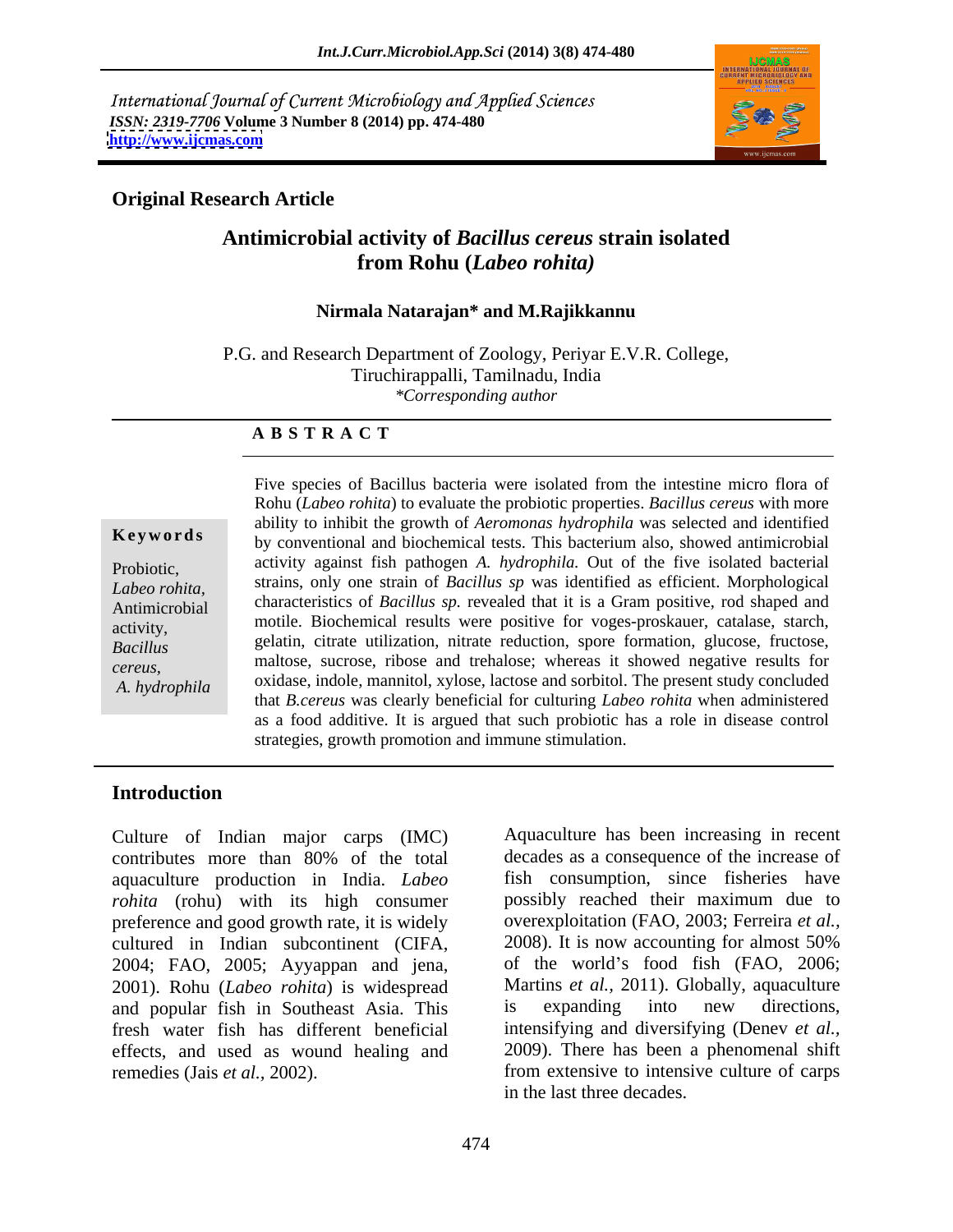Intensive aquaculture offers an increased culture, photosynthetic bacteria, yeast, opportunity for spreading of infectious diseases at all stages of production (Bondad- Reantaso *et al.,* 2005). Among the bacterial pathogens *Aeromonas hydrophila* is a Bacillus had been extensively used as ubiquitous secondary pathogen of IMC efficient probiotics (Ziaei-Nejad, 2004) due ubiquitous secondary pathogen of IMC efficient probiotics (Ziaei-Nejad, 2004) due including rohu. Several instances of to the capability that they secrete a wide infections with *A. hydrophila* in India have range of exoenzymes and antimicrobial been reported in IMC in recent past (Shome compounds (Moriarity, 1998: Moriarity, *et al.,* 2005) hence; vaccination of 1996). Probiotics administered as live aquacultured fish is becoming inevitable supplement in diets must be capable of with increasing health risks. Surviving and pass through the intestinal

Probiotics application in aquaculture sector is gaining importance, with the development of eco-friendly aquacultural practices the toxic and non-nutritious components of (Gatesoupe, 1999). Probiotic may be defined the diet and facilitate the digestion of the as a live microorganism that offers a host by preventing the colonization of beneficial effect in the host when ingested in required amounts (FAO, 2001). In antimicrobial compounds, excluding them aquaculture, administration of probiotics can for nutrients and mucosal space (Robertson be done through dietary supplement or as a *et al.,* 2000). Considering the paucity of water additive (Moriarity, 1998). Antibiotic treatment for disease control measure during dependent gastrointestinal probiotic aquacultural practices has several negative microbes in terms of growth promotion and effects such as development of drug resistant immune modulation in widely cultured bacteria and low efficiency of antibiotic Indian Major Carp *Labeo rohita*, the present treatment for diseases (Moriarity, 1997). Moreover, they cause a deleterious effect on the environment (Bachere, 2000; Bachere, 2003). Hence an effective alternative for the usage of antibiotics could be the application Fish and Sampling of probiotic which would favour the environment (Balcazar *et al.,* 2006; *Labeo rohita* (Rohu) were acclimatized in

Probiotics have a wide range of beneficial During this period, fish were fed with effects that include water quality control diets at 2% of body weight. Water improvement, enhancement of immune was replenished to the extent of 40-50% on responses in host species; competitive alternate day. Fresh fish were randomly exclusion of bacterial pathogens through the selected then the total body weight and total production of inhibitory compounds; length measured. The surface of fish bodies enhancing the nutritional status of the host were disinfected by alcohol (70%); dissected species by producing supplemental digestive under antiseptic conditions; intestines taken enzymes etc. (Verchuere *et al.,* 2000; out and washed three times with normal Thompson *et al.,* 1999). In fish and shellfish

*Bacillus sp. and Lactobacillus sp.* have been evaluated (Gatesoupe, 1999; Vine *et al.,* 2006; Kesarcodi-Watson *et al.,* 2008). Bacillus had been extensively used as tract.

Probiotic application in the diet break down pathogens in the gut by providing informations on the efficacy of host species dependent gastrointestinal probiotic investigation was carried out.

# **Materials and Methods**

# **Fish and Sampling**

Verchuere *et al.*, 2000). the laboratory in plastic tubs (150 L) filled with fresh water and continuous aeration. saline (NaCl  $0.85 \%$  w/v). The intestines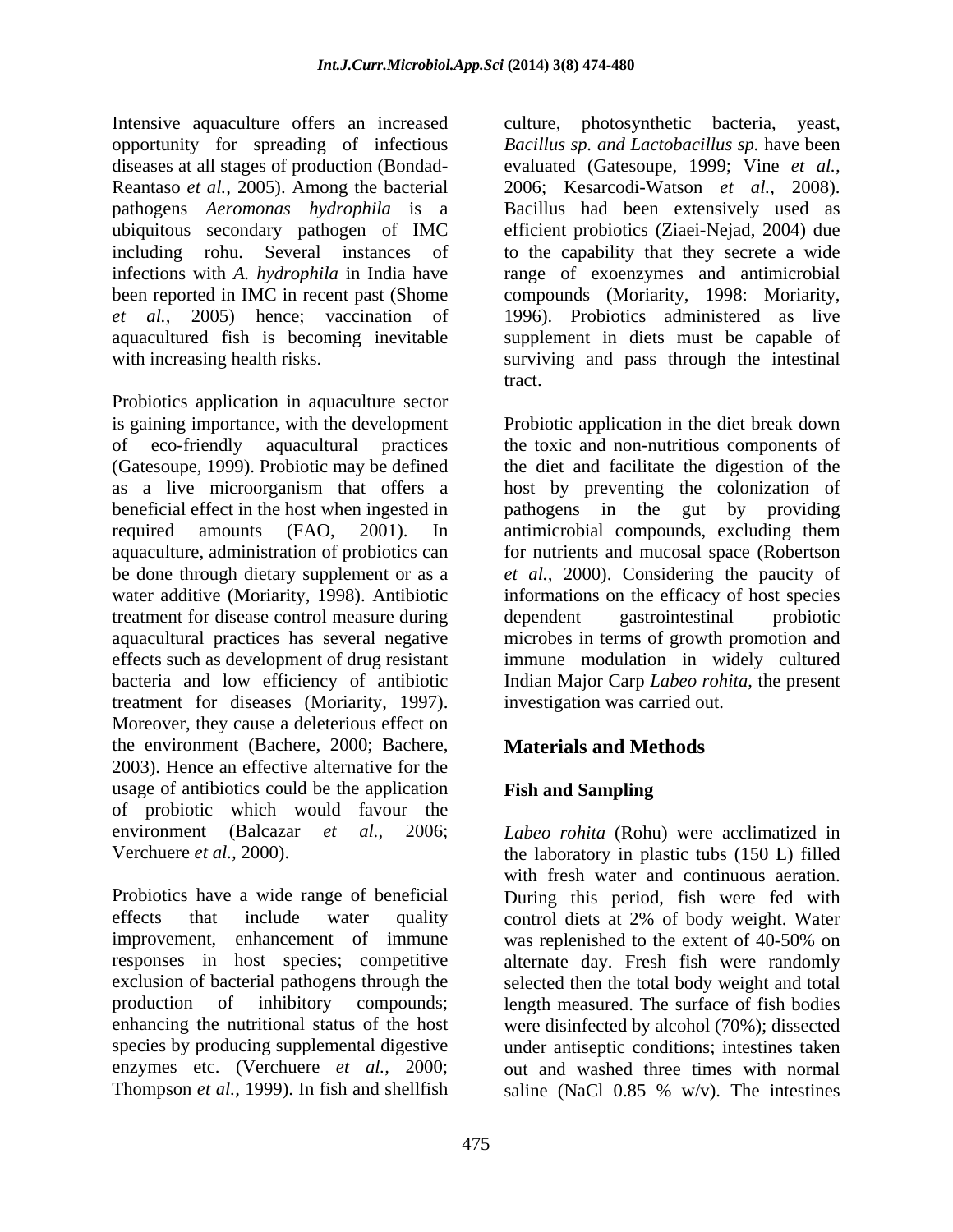were then cut in small pieces (1 g) and glucose, D-mannitol, lactose, sucrose,

Using serial dilution (up to 10-4 CFU/ml, **Source, Isolation and Maintennance of** NS), 0.1 ml of homogenized intestine Aeromonas hydrophila samples was spread on tryptic soy agar (TSA) (Merck) followed by 48 h incubation Antibacterial activity of the strains was at 37°C to count total colony of bacteria tested by disc and well diffusion techniques (Paludan-Mu¨ller *et al.,* 1999). The intestine using cell-free cultured broth of the samples were then immersed in de Man individual selected colonies (Cappuccino Rogosa and Sharp (MRS) (Merck) broth and and Sherman, 2002). Briefly, *Aeromonas*  incubated at 37°C for 24 h. After pipetting, *hydrophila* as freshwater fish pathogen was 0.1 ml of the cultured broth was transferred cultured in TSB broth; incubated at 37<sup>o</sup>C for to MRS agar containing bromo-cresol purple 24 h; and then streaked on TSA plates. At (0.17 g/L) (Badis *et al.,* 2004; Rengpipat *et al.*, 2008). The plates were incubated at 37°C for 48 h under anaerobic condition. 37<sup>o</sup>C for 48 h under anaerobic condition. cells were precipitated at 8000 rpm and 4<sup>o</sup>C The colonies sub-cultured three times on for 5 min; the supernatant was used for the new MRS agar to obtain single colonies assay. Sterile disc were immersed in the (Rengpipat *et al.,* 2008). Gram staining, catalase reaction by 3% hydrogen peroxide and also morphology using phase contrast were incubated at 37°C for 24 to 48 h to microscopy were used for primary observe inhibition zone (Aly *et al.,* 2008; identification of the isolates (Nguyen *et al.,* Lauzon *et al.,* 2008; Rengpipat *et al.,* 2008). 2007; Kopermsub and Yunchalard, 2010)*.* 1 of the isolates with the greatest inhibition

## **Identification of biochemical test in probiotic bacteria**

All isolates were sub-cultured and gram staining was carried out. Identification of Out of the five isolated bacterial strains, isolates was carried out based on the method differentiating gram reactions, sizes, shapes Based on Bergey's Manual (Al-Ajlani and  $viz$ . Morphological and biochemical Hasnain, 2010), the strains were classified characteristics. Morphological using the following criteria: Morphology,

homogenized (Rengpipat *et al.,* 2008)*.* melibiose, D-xylose, L-arabinose, maltose **Isolation of Fish Gut Bacteria** hitrate, and gelatin and starch hydrolysis. glucose, D-mannitol, lactose, and salicin, 1 g/100 mL), reduction of

# *Aeromonas hydrophila*

the same time, the isolates were cultured in MRS broth for 24 h at  $37^{\circ}$ C; the bacterial supernatant; air dried; and placed on TSA plates containing *A. hydrophila*. The plates zone was selected for more potential probiotic evaluation.

# **Results and Discussion**

described by Sakazaki and Shimad (1986), satisfying the probiotic characters *i.e.* in Collins *et al.* (1989) and Cheesbrough terms of extracellular enzymes production (2002). The gram staining was aimed at (protease, amylase, lipase and phytase). This and arrangement of cells of the isolates. as Bacillus *sp.* through conventional method Gram reaction, sporeformation, Motility, is a Gram positive, rod shaped and motile. Indole, Oxidase, catalase activity, Citrate, Biochemical results were positive for vogesutilization, lecitinase activity, production of proskauer, catalase, starch, gelatin, citrate gas from glucose, sugar fermentation (D-<br>utilization, nitrate reduction, spore only one strain was efficient in terms of efficient probiotic bacterium was identified *viz.* Morphological and biochemical characteristics. Morphological characteristics of Bacillus *sp.* revealed that it utilization, nitrate reduction, spore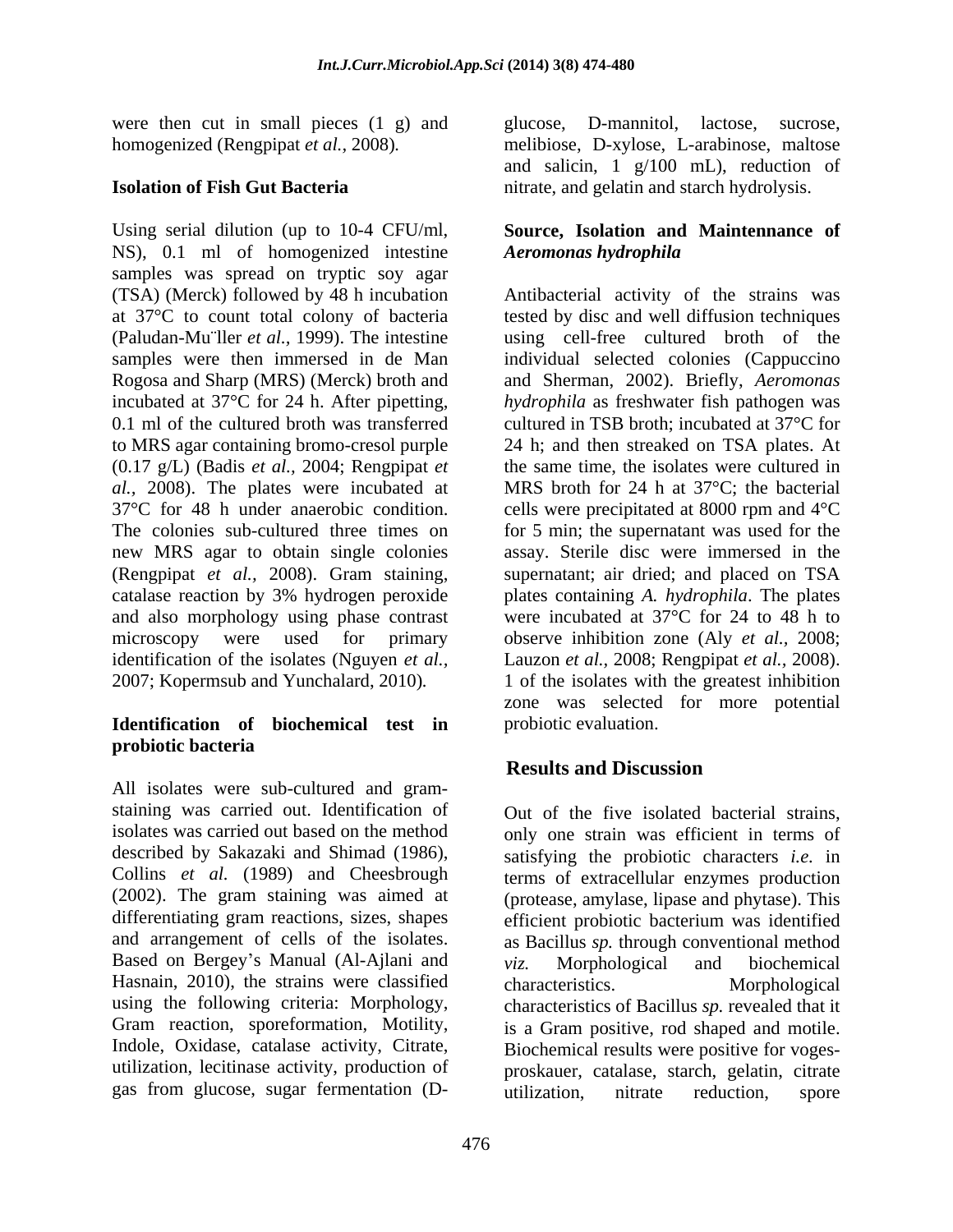formation, glucose, fructose, maltose, from crustacean intestines (Nicholson *et al.,*

Bacillus strains are widely used as pathogen *Aeromonas hydrophila*. This result probiotics, because they are capable of spore is in agreement with the findings of Sugita *et*  formation and are much resistant to physical *al.* (1998) and Rengpipat *et al.* (1998), who and chemical effects, and thus determines reported that species of genus Bacillus their longevity in the environment showed inhibitory activity against various (Henriques and Moran, 2000; Nicholson *et*  fish pathogens. Probiotic bacteria produce *al.,* 2000). Usually *Bacillus* strains are able digestive enzymes and required growth to produce exoenzymes (Moriarity, 1997) and largely they are associated in the marine environment *e.g., Bacillus* bacteria isolated

sucrose, ribose and trehalose; whereas it 2000) and bivalves (Sugita *et al.,* 1981). In showed negative results for oxidase, indole, the present study, a candidate probiotic mannitol, xylose, lactose and sorbitol (Table bacterium *B. cereus* was isolated from the 1). gut of IMC *Labeo rohita*, that showed marked antagonistic activity against fish nutrients such as vitamins and amino acids thereby improving the feed absorption resulting in an enhanced growth rate in host.

| Biochemical tests   | <b>Bacillus</b> cereus   | Aeromonas hydrophila |
|---------------------|--------------------------|----------------------|
| Morphology          | Rod                      | Rod                  |
| Gram staining       | $+$                      | $\sim$ $-$           |
| Motility            |                          |                      |
| Spore formation     | $+$                      | $+$                  |
| Citrate utilization |                          | $+$                  |
| Catalase            | $+$                      | $+$                  |
| Galatin hydrolysis  |                          |                      |
| Starch hydrolysis   | $+$                      | $\sim$               |
| Indole              | $\overline{a}$           |                      |
| Oxidase             | $\overline{\phantom{a}}$ | $+$                  |
| Voges-proskauer     | $\overline{+}$           | $\sim$               |
| Nitrate reduction   | $+$                      | $+$                  |
| Glucose             | $+$                      | $+$                  |
| Fructose            | $+$                      | $\sim$               |
| Ribose              |                          | $\sim$               |
| Maltose             | $+$                      | $\sim$               |
| Sorbitol            | $\sim$                   |                      |
| Mannital            | $\overline{\phantom{a}}$ | $+$                  |
| Sucrose             | $+$                      | $\sim$ $-$           |
| Lactose             | $\sim$                   | $\sim$ $-$           |
| Xylose<br>Trehalose | $\sim$                   | $\sim$ $-$           |
|                     | $+$                      | $\sim$ $-$           |

**Table.1** Biochemical characters of *Bacillus cereus* and *Aeromonas Hydrophila*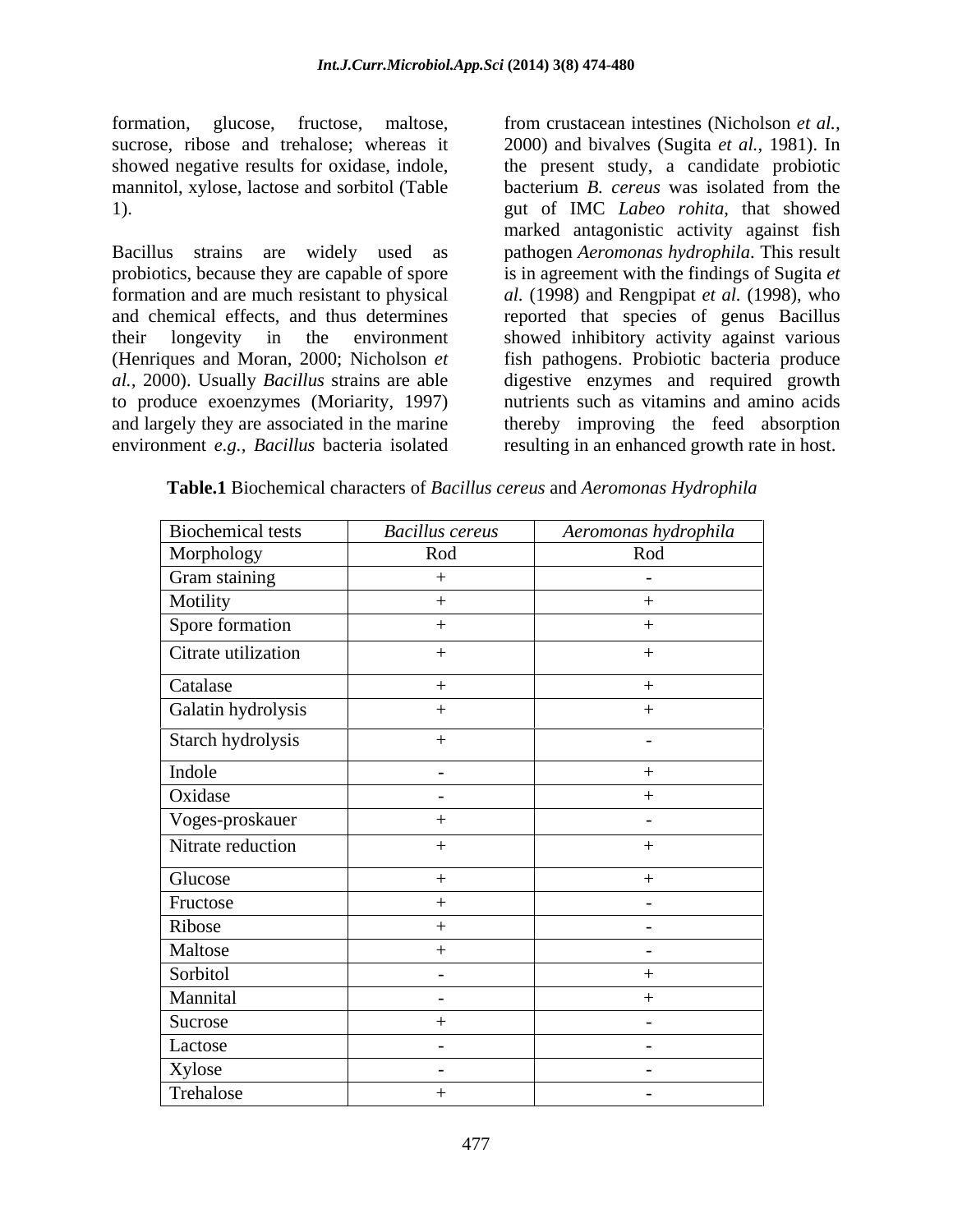In general, results obtained from the associated genetic studies. The antibacterial test indicated that well diffusion method was more effective than disc diffusion method. Aly *et al.* (2008) Aly SM, Abd-El-Rahman AM, John G and reported that the growth of A *hydrophila* Mohamed MF (2008). reported that the growth of *A. hydrophila* was inhibited by three species of *Bacillus*<br>because of *Bacillus* Characterization of some bacteria<br>isolated from *Oreochromis niloticus* bacteria that used as probiotic and also, Rengpipat *et al.* (2008) confirmed growth inhibition on *A. hydrophila* using a cell-<br>free outward broth of *Basillus* bectaric and Ayyappan S and Jena JN (2001). free cultured broth of *Bacillus* bacteria. Kim and Austin (2008) determined the antibacterial ability of two probiotic strains that were isolated from rainbow<br>Agricultural Sciences New Delhi trout intestine against *A. hydrophila* and *A. salmonicida*. These strains inhibited the growth of both *A. Hydrophila* and *A.* 

Moreover, similar results for *Lactobacillus*  delbrueckii were reported by Pan *et al.* (2008). Since intestinal tract and faeces can serve as an enrichment site for Badis A, Guetarni D, Moussa-Boudjemaa B, pathogenic bacteria such as *Aeromonas* and *Vibrio* species, the use of probiotics with antagonistic activity may be used to lactic acid bacteria isolated from reduce or inhibit pathogens activities Algerian raw goat's milk and<br>(Balcázar et al. 2008) In general Bacillus evaluation of their technological (Balcázar *et al.,* 2008). In general, *Bacillus* species have different ability to inhibit property property of pathogenia basteria. Therefore 349 growth of pathogenic bacteria. Therefore, the findings in this study suggest that Balcazar JL, de Blas I, Ruiz-Zarzuela I, Racillus careus may have high notential Cunningham D, Vendrell D and *Bacillus cereus* may have high potential probiotic and anti adhesion effect against<br>methods in aquaculture. Vet

The author is thankful to the Principal, Periyar E.V.R. College and Head of the isolated from intestinal microbiota of Department of Zoology, Tiruchirappalli for extending their support in carrying out Bondad-Reantaso MG, Suba singhe RP, the research work. Arthur JR, Ogawa K and Chinabut S

Al-Ajlani MM and Hasnain S (2010). Brunt J Newaj-Fyzul A and Austin B

the associated genetic studies. The Open Conference Proceedings Journal. 1: 230-238.

- Aly SM, Abd-El-Rahman AM, John G and Mohamed MF (2008). Characterization of some bacteria isolated from *Oreochromis niloticus* and their potential use as probiotics. Aquaculture, 277: 1-6.
- Ayyappan S and Jena JN (2001). Sustainable freshwater aquaculture in India. In: TJ Pandian (ed) Sustainable Indian Fisheries, National Academy of Agricultural Sciences, New Delhi.
- *salmonicida.*  larviculture. 3rd fish and shell fish Bachere E 2003. Anti-infectious immune effectors in marine invertebrates: potential tools for disease control in larviculture symposium Aquaculture; 227:427-438.
	- Bachere E 2000. Shrimp immunity and disease control. Aquaculture 191:3-11.
	- Henni DE, Tornadijo ME and Kihal M (2004). Identification of cultivable lactic acid bacteria isolated from Algerian raw goat's milk and evaluation of their technological properties. Food Microbiol. 21: 343- 349.
- pathogens. The problems of the problems in aquaculume. Vert Balcazar JL, de Blas I, Ruiz-Zarzuela I, Cunningham D, Vendrell D and Muzquiz JL (2006). The role of probiotics in aquaculture. Vet Mircrobiol 144:173-186.
- **Acknowledgement** Zarzuela I, Muzquiz JL and Girones O Balcázar JL, Vendrell D, de Blas I, Ruiz- (2008). Characterization of probiotic properties of lactic acid bacteria isolated from intestinal microbiota of fish. Aquaculture, *278*(1-4): 188-191.
- **References** management in Asian aquaculture. Vet *et al.* (2005). Disease and health Parasitol. 132: 249-272.
	- Bacteria exhibiting antimicrobial (2007). The development of probiotics activities; screening for antibiotics and for the control of multiple bacterial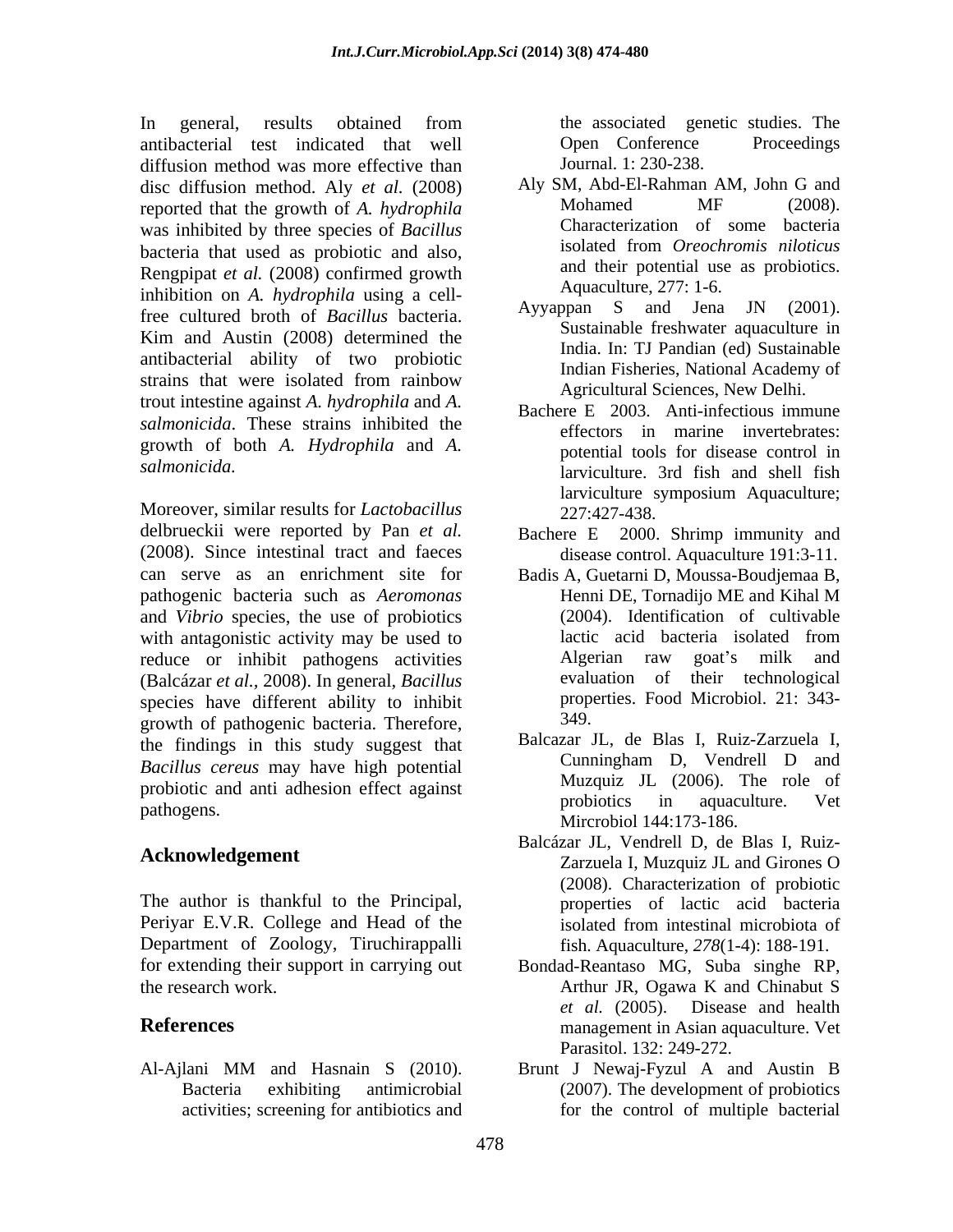diseases of rainbow trout, endospore coat; 20:95-110.

- Cappuccino JG and Sherman N (2002). Microbiology a laboratory manual
- Cheesbrough M (2002). District Laboratory
- CIFA (2004). Annual Report Central
- Microbiological Methods, 6th Ed.
- Denev SY, Staykov R, Moutafchieva and Characterization of probiotic potential application of probiotics and
- FAO (2005). FISHSTAT Plus Version
- FAO (2003). FAO yearbook. Fishery statistics. Aquaculture production,
- FAO (2006). State of the world aquaculture
- FAO/WHO (2001). Report of a joint probionts from cod rearing<br>FAO/WHO expert consultation on environment. Vet. Microbiol. 13203evaluation of health and nutritional (4): 328-339.
- Ferreira M M, Caetano J, Costa P, Pousão oxidative stress responses in, cultured Total Environment, 407: 638-646.
- Gatesoupe FJ (1999). The use of probiotics Moriarty DJW (1996). Microbial
- Henriques A (2000). Moran CP. Structure Int; 4:29-33.

endospore coat; 20:95-110.

- *Oncorhynchus mykiss* (Walbaum). J. Jais AMM, Hazliana H, Kamalludin MH, Fish Dis. 30, 573–579. Kader SA and Rasedee A (2002). (Vol. 1). New york: Benjamin Cumming. differential white blood cells counts in Practice in Tropical Countries (Part ii). Proceedings of the Regional Tropical Health Technology Symposium on Environment and Publishers, Great Britain, Natural Resources, Hotel Renaissance Kader SA and Rasedee A (2002). Effect of haruan (*Channa striatus*) fillet extract on blood glucose and cholelestrol concentration and rats and mice. Paper presented at the Proceedings of the Regional Symposium on Environment and Kuala Lumpur, Malaysia.
- Institute of Freshwater Aquaculture. Kesarcodi-Watson A, Kaspar H, Lategan MJ Bhubaneswar, CIFA. and Gibson L (2008). Probiotics in Collins CH, Lyne PM and GM Grange aquaculture: the need, principles and (1989). Collins and Lyne mechanisms of action and screening aquaculture: the need, principles and processes. Aquaculture 274(1):1-14.
	- Butterworth, London,  $\overline{CH}$  and Austin B (2008). Beev G (2009). Microbial ecology of carnobacteria isolated from rainbow the gastrointestinal tract of fish and the trout (*Oncorhynchus mykiss*) intestine. Kim DH and Austin B (2008). Characterization of probiotic carnobacteria isolated from rainbow Lett. Appl. Microbiol. 47(3): 141-147.
	- prebiotics in finfish aquaculture. Int. Kopermsub P and S Yunchalard (2010). Aquat. Res. 1: 1-29. Identification of lactic acid bacteria 2.30 for 2003 statistics. som, a traditional fermented fish associated with the production of plaa product of Thailand. Int. J. Food Microbiol. 138(3): 200-204.
	- 94/2. Lauzon HL, Gudmundsdottir S, Pedersen FAO Aquaculture Newsletter no. 36. BK (2008). Isolation of putative FAO/WHO expert consultation on environment. Vet. Microbiol. 132(3-MH, Budde BB and Gudmundsdottir BK (2008). Isolation of putative probionts from cod rearing environment. Vet. Microbiol. 132(3- 4): 328-339.
- properties of probiotics in food Martins CIM, EpH Eding and Verreth JAJ including powder milk live lactic acid (2011). The effect of recirculating bacteria. Cordova, Argentina; and a aquaculture systems on the Ferreira M M. Caetano J. Costa P. Pousão- concentrations of heavy metals in Ferreirac C, Vale and Reis-Henriques culture water and tissues of Nile MA (2008). Metal accumulation and tilapia *Oreochromis niloticus*. Food aquaculture systems on the concentrations of heavy metals in Chemistry, 126: 1001-1005.
	- and wild, white seabream from Moriarty DJW (1998). Control of luminous Northwest Atlantic. Science of the Vibrio species in penaeid aquaculture Moriarty DJW (1998). Control of luminous ponds. Aquaculture 164:351-358.
	- in aquaculture. Aquaculture 180: 147- biotechnology e a key ingredient for 165. sustainable aquaculture. INFO Fish Moriarty DJW (1996). Microbial Int; 4:29-33.
	- and assembly of the bacterial Moriarty DJW (1997). The role of